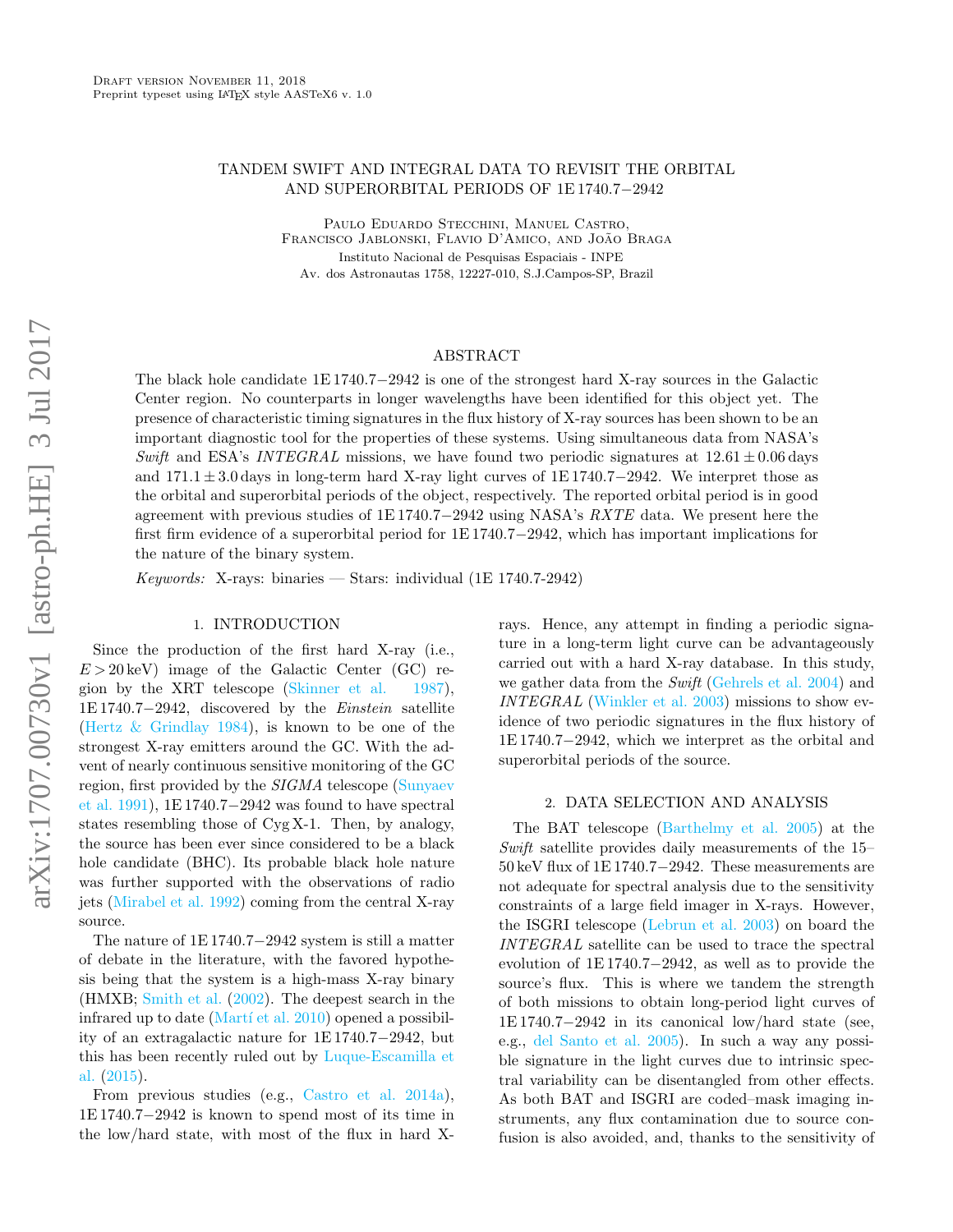both telescopes, we can perform flux measurements at hard X-rays, where 1E 1740.7−2942 is brighter. To our knowledge, this is the first time that a search for periodic signatures in 1E 1740.7−2942 can be done without source confusion/contamination and at hard X-rays.

For this work, all the public ISGRI database of 1E 1740.7−2942 from 2003 to 2015 was retrieved, encompassing 362 spectra. A previous study of this spectral database by our group was presented by [Castro](#page-4-13) [et al.](#page-4-13) [\(2014b\)](#page-4-13). The data reduction was performed using the OSA software (see, e.g., [Caballero et al.](#page-4-14) [2013\)](#page-4-14) and a power-law model was found to fit appropriately each of the 20–200 keV ISGRI spectra. Any spectrum with signal-to-noise ratio (SNR) less than 5 and with  $\chi_{red}^2$  (provided by XSPEC) greater than 2 in this energy range was discarded. The median power-law index was  $\Gamma = 1.8 \pm 0.2$ . Hence, all observations with  $1.6 \leq \Gamma \leq 2.0$ were selected, as this indicates that the source is at its canonical low/hard state (see, e.g., Remillard  $&$  McClin[tock](#page-4-15) [2006\)](#page-4-15). Further, we truncated the ISGRI database to make it begin at the same start date as the BAT database. As a result we had a total of 162 spectra, from which the flux in the 20–50 keV range was used to build a ISGRI/1E 1740.7−2942 long-term 2005–2015 light curve.

The BAT daily flux measurements were chosen to match exactly the same dates for which a spectrum could be extracted from ISGRI, obeying the criteria explained above. This guarantees that the source was at its canonical state, thus allowing us to build a BAT/1E 1740.7−2942 long-term light curve. For every point removed from the BAT light curve – based on the discarded ISGRI points – the immediate neighbor points were also discarded (since INTEGRAL mission's orbital period is 3 days). Finally, although the daily coverage of BAT extends further in time, the data were selected up to 2015 to match the final date in the ISGRI database. From the 3459 initial measurements, 1599 BAT data points remained and were used in our analysis.

### 3. RESULTS

The resulting light curves for both INTEGRAL and Swift data, after our selection criteria and data reduction/analysis, are shown in Figure [1.](#page-1-0)

Data were first explored in the low-frequency domain. Figure [2](#page-1-0) shows, for both *INTEGRAL* (a) and *Swift* (b), the Lomb–Scargle periodogram from 0.005 to 0.020 days<sup>−</sup><sup>1</sup> (corresponding to 200–50 days), with a grid of 5000 equally spaced frequencies. Low frequencies dominate the periodograms, and a component with a period around 171 days ( $\sim$  0.00585 days<sup>-1</sup>) is present in both databases (vertical gray dotted lines) with a high level of significance. A cross-spectral analysis (see, e.g., [Scar](#page-4-16)[gle](#page-4-16) [1989\)](#page-4-16), shown in Figure  $2(c)$  $2(c)$ , identified this period



<span id="page-1-0"></span>Figure 1. Long-term light curves of 1E 1740.7−2942 in its canonical low/hard state, between 2005–2015, for the ISGRI and BAT instruments on board INTEGRAL and Swift, respectively.

to be  $171.1 \pm 3.0$  days, with the quoted conservative uncertainty determined by HWHM of the cross-spectrum peak. The marked difference between the power spectra at low frequencies for the INTEGRAL and Swift datasets is explained by the better sampling of the latter. This is particularly noticeable in the light curve, for instance, at MJD  $\sim$  55300, with a pronounced dip that was sampled only by the BAT instrument. If the sidelobes seen in the cross-spectrum were related to amplitude modulation, the corresponding timescale would be ∼ 1600 days – which is a very prominent feature in the light curves. We interpret the additional maxima seen in the low-frequency region as due to a process with  $P(\nu) \propto 1/\nu$ , very common in other X-ray binaries (see, e.g., [Corbet et al.](#page-4-17) [2008](#page-4-17) and [Wen et al.](#page-4-18) [2006\)](#page-4-18).

The folded-phase light curve for the times of maximum with the ephemeris MJD  $53552 \pm E \times 171.1$  days, where  $E$  is the number of cycles from the origin, is presented in Figure [3,](#page-1-0) for both sets of data. Although another value for the superorbital period in 1E 1740.7−2942 was mentioned before in the literature [\(Smith et al.](#page-4-4) [2002\)](#page-4-4), we present the first robust measurement of such modulation, as it is clearly present in the database of two imaging telescopes – thus free of source confusion and flux contamination.

We performed a further analysis in the Swift database, since its  $0.5 \text{ days}^{-1}$  Nyquist frequency allows us to explore periodic signatures as short as 2 days in period. The first step was to remove the low-frequency modulations and trends from the long-term light curve. This procedure (also known as detrending) is based in the LOcally Weighted Scatterplot Smoothing (LOWESS) polynomial interpolation [\(Cleveland](#page-4-19) [1979\)](#page-4-19) and was applied with a span (i.e. smoothing parameter) of 0.05. The result is presented in Figure [4,](#page-1-0) which shows the Lomb– Scargle periodograms prior to and after the detrend. A clear signal around  $0.079 \,\text{days}^{-1}$  ( $\sim 12.61 \,\text{days}$ ) emerged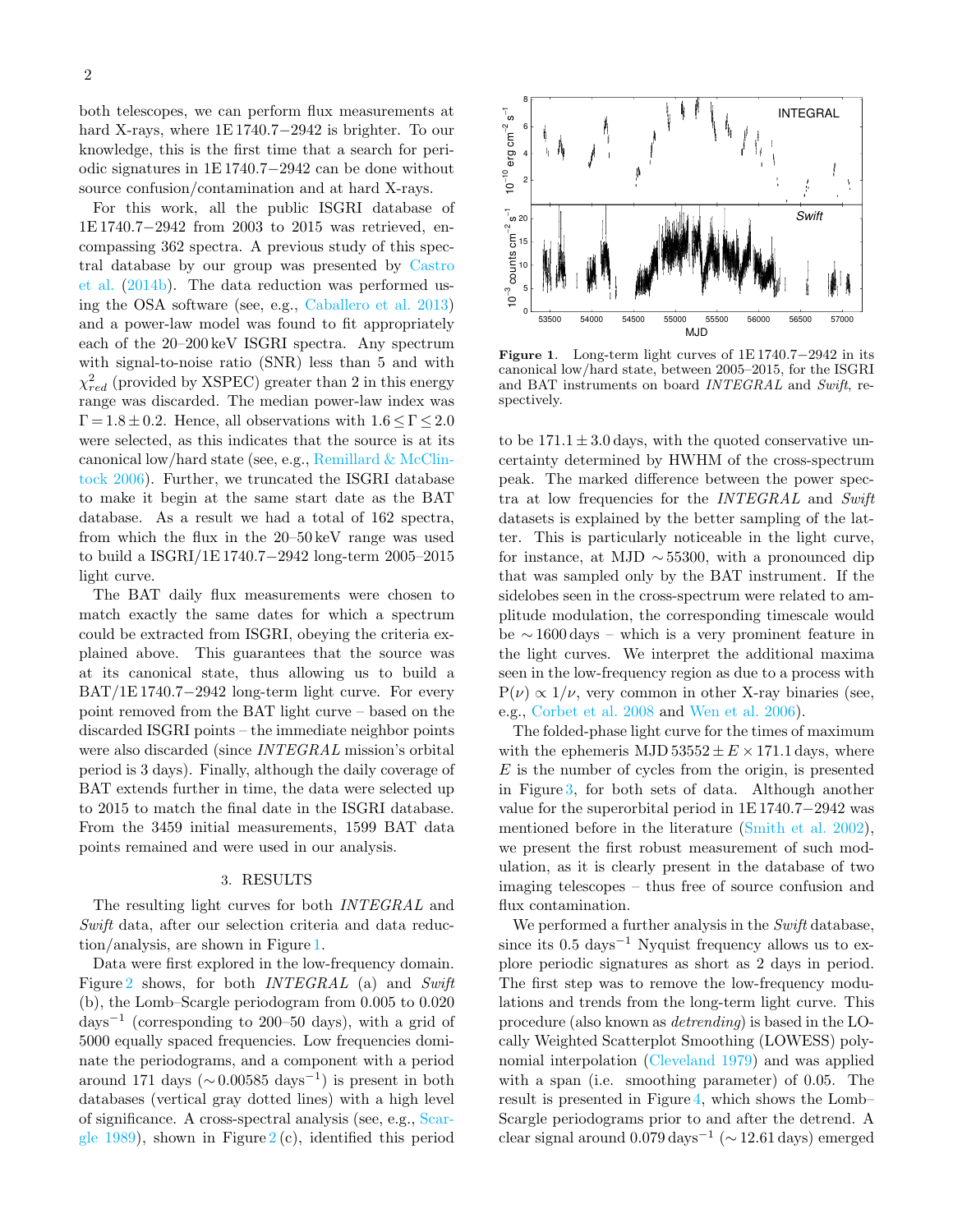

Figure 2. Lomb–Scargle periodograms for the lowfrequency region of 1E 1740.7−2942, for both INTEGRAL (a) and  $Swi\bar{t}$  (b) datasets. A strong ~ 171-day signal is present in the data of both missions. False-alarm levels of 1%, 0.1% and 0.01%, calculated according to [Scargle](#page-4-20) [\(1982\)](#page-4-20), are also shown (horizontal red dotted lines). In (c), the crossspectrum of the two independent datasets.



Figure 3. Folded-phase long-term light curves of 1E 1740.7−2942 for the superorbital period (171.1 days) in both our databases. The vertical limits in both panels were chosen to provide roughly the same relative range.

after the removal of the low-frequency modulations.

In order to better constrain the significance of this apparent periodicity in the Swift data, we applied a scrambling procedure, which is done by preserving the original time tags of the database but interchanging pairs of fluxes. A new scrambled light curve is produced when 95 % of the flux values is switched. We generated 1000 new datasets with this procedure and then calculated the Lomb–Scargle periodograms for each. Figure [5](#page-1-0) shows the maximum values of the periodogram for the 1000 scrambled data (gray dots), as well as the periodogram for our original Swift database (red lines). It



Figure 4. Lomb–Scargle periodograms of our Swift data prior to (left panel) and after (right panel) removal of lowfrequency signatures. Horizontal lines in both panels show the false-alarm levels of 1%, 0.1% and 0.01% (respectively from bottom to top). A prominent feature is seen at  $\sim 0.079 \,\text{days}^{-1}$  ( $\sim 12.61 \,\text{days}$ ).

can be seen that neither the false-alarm levels were surpassed nor a concentration of scrambled data maxima occurred nearby the 12.61 day period, thus considerably reducing the chance of the latter existing due to noise or deficient sampling.



Figure 5. The Lomb–Scargle periodogram of the Swift database (in red) together with peak values for the data generated by scrambling (in gray: see the text for details). We also show false-alarm levels. The periodic signature, interpreted as the orbital period of 1E 1740.7−2942, is clearly seen at  $\sim 0.079\,\mathrm{days}^{-1}$ .

For a better visualization, Figure [6](#page-1-0) presents the power spectrum with a magnification around the peak's region and with the horizontal axis expressed as period. The peak value corresponds to  $12.61 \pm 0.06$  days. The uncertainty in the peak location was calculated using an expression very similar to that presented by Horne  $\&$ [Baliunas](#page-4-21) [\(1986\)](#page-4-21),

$$
\sigma_P = \frac{1}{2\pi} \sqrt{\frac{24}{N}} \frac{P^2}{T} \frac{\sigma}{R},\tag{1}
$$

where  $N$  is the number of data points,  $T$  is the span of the light curve,  $\sigma^2$  is the variance of the noise around the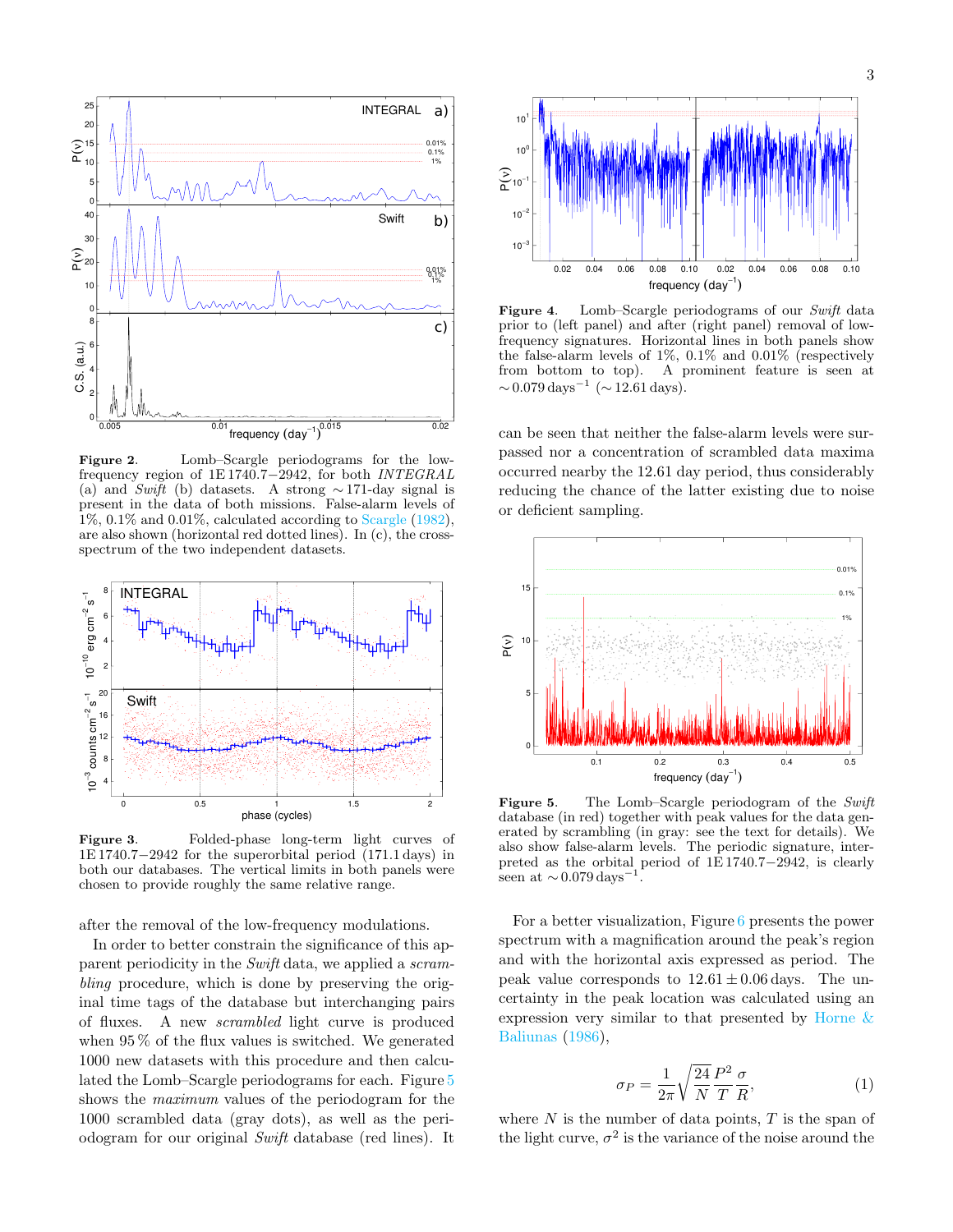signal, and  $R$  is the semi-amplitude of the signal. However, this tends to produce an optimistic estimate of  $\sigma_P$ because it does not take into account the specific timing characteristics (e.g., gaps between measurements) of the light curve. A more realistic value is obtained using the number of bins in a phase-folded diagram for  $N$ , in which case the ratio  $P^2/T$  becomes  $\sim$  1. By calculating this way,  $\sigma_P$  corresponds to ~0.06 days – value we adopted for the uncertainty in the 12.61-day signal.



Figure 6. The Lomb-Scargle periodogram for the Swift database around the 12.61 day modulation.

An ephemeris for the times of maximum of the 12.61 day signal can be expressed as MJD  $53424.85 \pm E \times 12.61$  days. The folded-phase light curve for this period is shown in Figure [7.](#page-1-0) Our interpretation is that this modulation is related to the orbital period of the system (see the discussion below). Both the period and the semi-amplitude normalized to the average count rate (3.5%) are consistent with the values previously measured in the RXTE mission [\(Smith et al.](#page-4-4) [2002\)](#page-4-4) – 12.73 ± 0.05 days and  $\sim$  3.4%, respectively.

#### 4. DISCUSSION

The modulation at  $171.1 \pm 3.0$  days (shown in Figure [2\)](#page-1-0) was never reported before for 1E 1740.7−2942. In X-ray binaries, long-term modulations, i.e., superorbital periods, are interpreted as a precession of the accretion disk (see, e.g., [Roberts, W. J.](#page-4-22) [1974,](#page-4-22) and [Mer](#page-4-23)[ritt & Petterson](#page-4-23) [1980\)](#page-4-23). If this proves to be the case, it is expected that variations in this superorbital period should occur on timescales of several years [\(Brock](#page-4-24)[sopp et al.](#page-4-24) [1999\)](#page-4-24). This has been seen, for example, in  $Cyg X-1$ , where data available since the Vela and Ariel missions up to the RXTE and Swift monitoring point to an *increase* from  $\sim$  290 to  $\sim$  326 days of the superorbital period [\(Rico](#page-4-25) [2008\)](#page-4-25). A continued monitoring of 1941. The main is the main of the interesting to the main of the main of the main of the main of the interesting to the main of the interesting to the main of the interesting to the main of the interesting to search for



Figure 7. Folded-phase light curve of 1E 1740.7−2942 for the orbital period (12.61 days). Here, the scatter of the individual points is larger compared to Figure [3](#page-1-0) due to the smaller amplitude of this signal.

similar variations. A previous report of a tentative superorbital period in 1E 1740.7−2942 suggested a value around 600 days [\(Smith et al.](#page-4-4) [2002\)](#page-4-4), significantly different from the value reported here. However, our procedure of examining simultaneously two independent datasets greatly improves the reliability of detecting possible periodic signals. We thus propose, by similarity to other systems, that the 171.1 day feature is the superorbital period associated with the precession of the accretion disk in the system.

Because 1E 1740.7−2942 is very likely a binary system, the periodic modulation at  $12.61 \pm 0.06$  days could be due to the companion star causing a partial eclipse of the region where the hard X-rays are produced, which would occur at every orbit. Assuming that the hard X-ray flux in 1E 1740.7−2942 is due to Comptonization of seed (disk) soft X-ray photons by a corona of relativistic electrons, as proposed by some authors (e.g., [Castro et al.](#page-4-7) [2014a\)](#page-4-7), then one natural explanation of the modulation is the occultation of such a corona by the companion.

Within  $2\sigma$ , this orbital period agrees with the value of  $12.73 \pm 0.05$  days reported by [Smith et al.](#page-4-4) [\(2002\)](#page-4-4), which made use of  $PCA/RXTE$  data. Furthermore, we note that the orbital periods for 4 HMXB with black holes,  $Cyg X-1$ , LMCX-1, LMCX-3, and LSI+61, are already established to be between  $\sim$  2 and  $\sim$  26 days, so our value is in the right order of magnitude for this kind of system.

Data from the BlackCat Catalog [\(Corral-Santana et](#page-4-26) [al.](#page-4-26) [2016\)](#page-4-26) show that for 21 LMXB BH/BHCs the orbital periods are firmly measured. A clear outlier in such a database is the source GRS 1915+105 with an orbital period of ∼ 33.8 days. The values of mean, median, and standard deviation for the remaining 20 sources are 1.1, 0.3, and 1.6 days, respectively. If from this subset